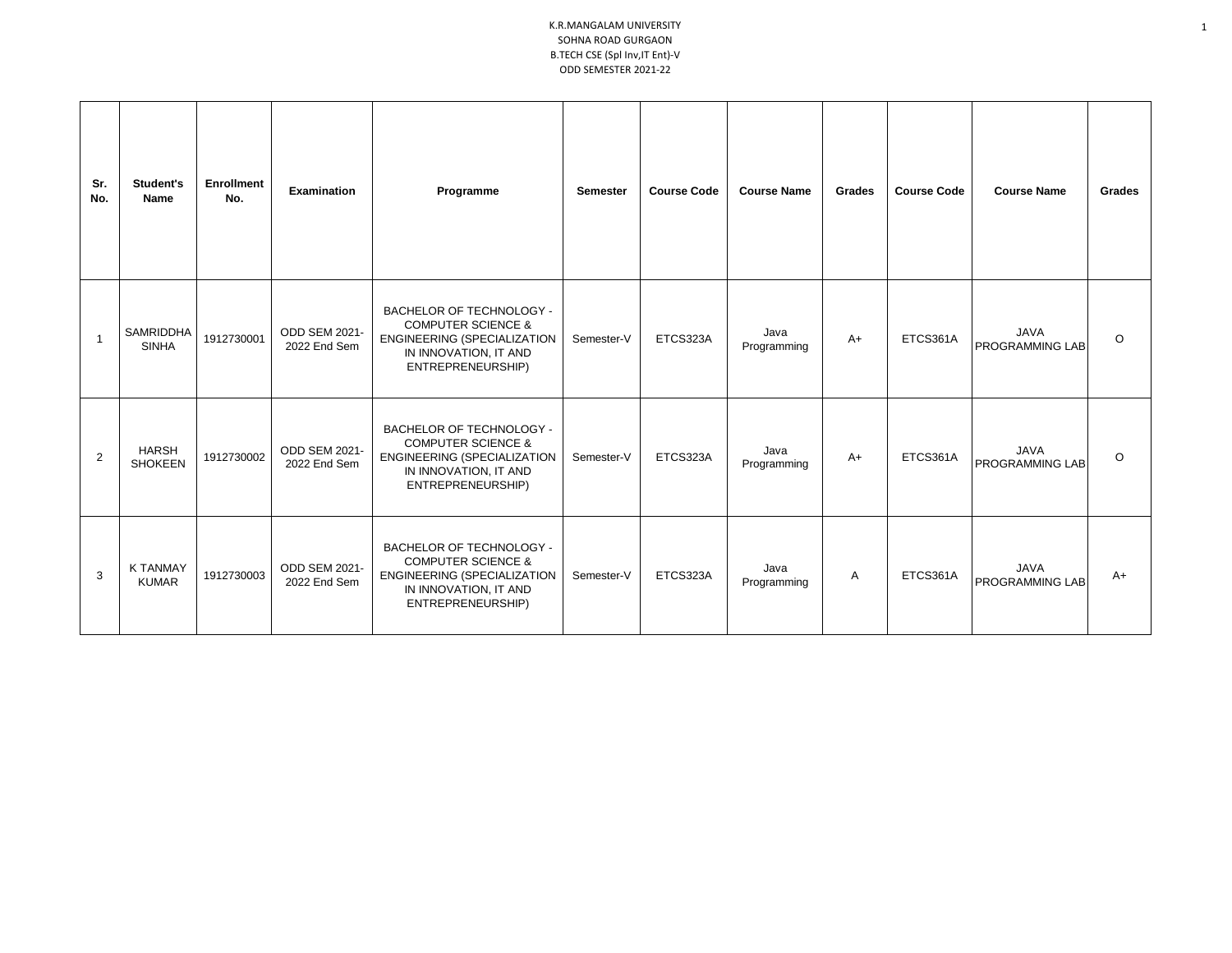| Sr.<br>No.     | Student's<br>Name                | <b>Enrollment</b><br>No. | <b>Examination</b>                   | Programme                                                                                                                                            | <b>Semester</b> | <b>Course Code</b> | <b>Course Name</b>                      | Grades | <b>Course Code</b> | <b>Course Name</b>                 | Grades |
|----------------|----------------------------------|--------------------------|--------------------------------------|------------------------------------------------------------------------------------------------------------------------------------------------------|-----------------|--------------------|-----------------------------------------|--------|--------------------|------------------------------------|--------|
|                | <b>SAMRIDDHA</b><br><b>SINHA</b> | 1912730001               | ODD SEM 2021-<br>2022 End Sem        | BACHELOR OF TECHNOLOGY -<br><b>COMPUTER SCIENCE &amp;</b><br><b>ENGINEERING (SPECIALIZATION</b><br>IN INNOVATION, IT AND<br>ENTREPRENEURSHIP)        | Semester-V      | ETEC311A           | <b>MICROPROCESSOR</b><br><b>SYSTEMS</b> | P      | ETCS304A           | <b>COMPUTER</b><br><b>NETWORKS</b> | B+     |
| $\overline{2}$ | <b>HARSH</b><br><b>SHOKEEN</b>   | 1912730002               | ODD SEM 2021-<br>2022 End Sem        | <b>BACHELOR OF TECHNOLOGY -</b><br><b>COMPUTER SCIENCE &amp;</b><br><b>ENGINEERING (SPECIALIZATION</b><br>IN INNOVATION, IT AND<br>ENTREPRENEURSHIP) | Semester-V      | ETEC311A           | <b>MICROPROCESSOR</b><br><b>SYSTEMS</b> | $B+$   | ETCS304A           | <b>COMPUTER</b><br><b>NETWORKS</b> | B+     |
| 3              | <b>K TANMAY</b><br><b>KUMAR</b>  | 1912730003               | <b>ODD SEM 2021-</b><br>2022 End Sem | <b>BACHELOR OF TECHNOLOGY -</b><br><b>COMPUTER SCIENCE &amp;</b><br><b>ENGINEERING (SPECIALIZATION</b><br>IN INNOVATION, IT AND<br>ENTREPRENEURSHIP) | Semester-V      | ETEC311A           | <b>MICROPROCESSOR</b><br><b>SYSTEMS</b> | $B+$   | ETCS304A           | <b>COMPUTER</b><br><b>NETWORKS</b> | B+     |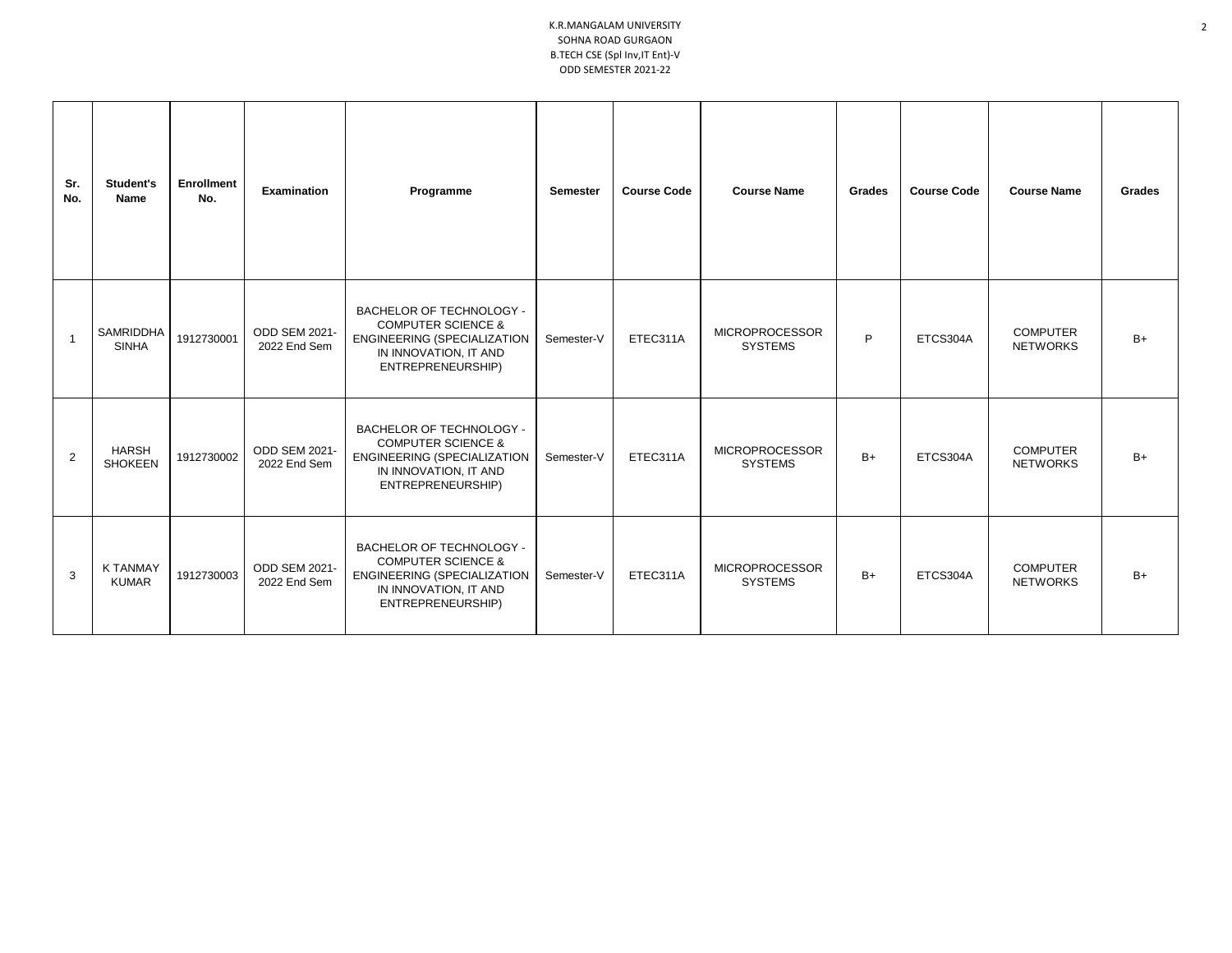| Sr.<br>No. | Student's<br>Name                | <b>Enrollment</b><br>No. | Examination                          | Programme                                                                                                                                            | Semester   | <b>Course Code</b> | <b>Course Name</b>              | Grades | <b>Course Code</b> | <b>Course Name</b>                     | Grades |
|------------|----------------------------------|--------------------------|--------------------------------------|------------------------------------------------------------------------------------------------------------------------------------------------------|------------|--------------------|---------------------------------|--------|--------------------|----------------------------------------|--------|
|            | <b>SAMRIDDHA</b><br><b>SINHA</b> | 1912730001               | <b>ODD SEM 2021-</b><br>2022 End Sem | BACHELOR OF TECHNOLOGY -<br><b>COMPUTER SCIENCE &amp;</b><br><b>ENGINEERING (SPECIALIZATION</b><br>IN INNOVATION, IT AND<br>ENTREPRENEURSHIP)        | Semester-V | ETCS214A           | THEORY OF<br><b>COMPUTATION</b> | $B+$   | ETCS365A           | <b>COMPUTER</b><br><b>NETWORKS LAB</b> | $A+$   |
| 2          | <b>HARSH</b><br><b>SHOKEEN</b>   | 1912730002               | ODD SEM 2021-<br>2022 End Sem        | BACHELOR OF TECHNOLOGY -<br><b>COMPUTER SCIENCE &amp;</b><br><b>ENGINEERING (SPECIALIZATION</b><br>IN INNOVATION, IT AND<br>ENTREPRENEURSHIP)        | Semester-V | ETCS214A           | THEORY OF<br><b>COMPUTATION</b> | A      | ETCS365A           | <b>COMPUTER</b><br><b>NETWORKS LAB</b> | A+     |
| 3          | <b>K TANMAY</b><br><b>KUMAR</b>  | 1912730003               | ODD SEM 2021-<br>2022 End Sem        | <b>BACHELOR OF TECHNOLOGY -</b><br><b>COMPUTER SCIENCE &amp;</b><br><b>ENGINEERING (SPECIALIZATION</b><br>IN INNOVATION, IT AND<br>ENTREPRENEURSHIP) | Semester-V | ETCS214A           | THEORY OF<br><b>COMPUTATION</b> | A      | ETCS365A           | <b>COMPUTER</b><br><b>NETWORKS LAB</b> | D      |